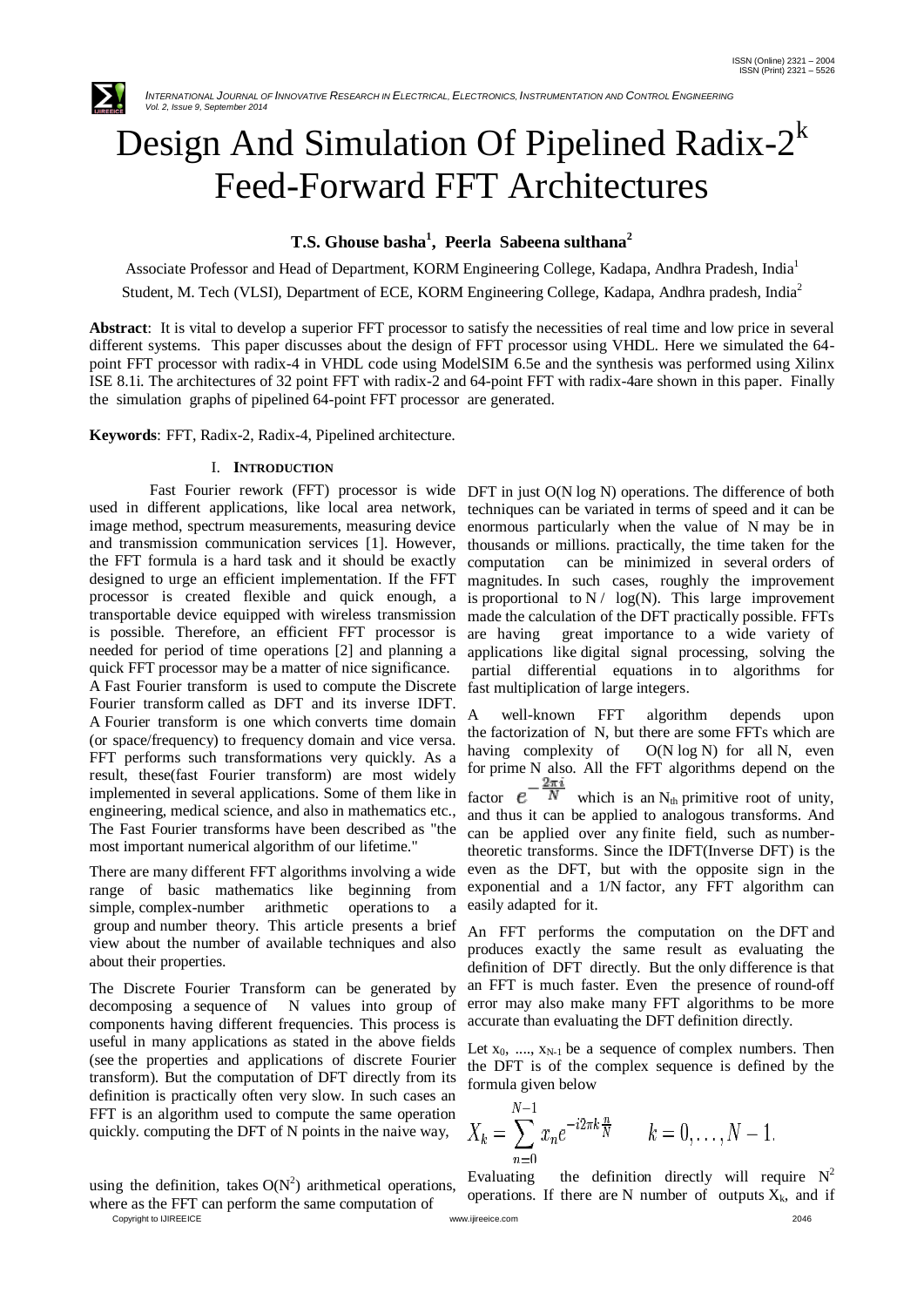

INTERNATIONAL JOURNAL OF INNOVATIVE RESEARCH IN ELECTRICAL, ELECTRONICS, INSTRUMENTATION AND CONTROL ENGINEERING *Vol. 2, Issue 9, September 2014*

each output requires a sum of N terms then in such case an FFT is a method to compute the same results in (N log N) operations. More precisely, all the FFT algorithms require O(N log N) computations.

#### Where, O only denotes an upper bound.

To state the FFT savings, consider the count of complex multiplications and additions. Evaluating the DFT's sums directly involves  $N^2$  complex multiplications and N(N-1) complex additions (of which O(N) operations are protected by eliminating trivial operations such as multiplications by 1].

The standard strategy to speed up the FFT algorithm is to follow the divide and conquer rule. But we need to find some alternate way to group all the terms in the equation

$$
V[k] = \Sigma_{n=0..N-1} W_N^{kn} v[n]
$$

Let's see what happens when we separate odd ns from even ns (from now on, let's assume that N is even):

V[k]=Σneven W<sup>N</sup> kn v[n]+Σnodd W<sup>N</sup> kn v[n] =Σr=0..N/2-1 W<sup>N</sup> k(2r) v[2r]+Σr=0..N/2-1 W<sup>N</sup> k(2r+1) v[2r+1] =Σr=0..N/2-1 W<sup>N</sup> k(2r) v[2r]+Σr=0..N/2- <sup>1</sup> W<sup>N</sup> k(2r) W<sup>N</sup> k v[2r+1] =Σr=0..N/2-1 W<sup>N</sup> k(2r) v[2r]+W<sup>N</sup> k Σr=0..N/2- <sup>1</sup> W<sup>N</sup> k(2r) v[2r+1] =(Σr=0..N/2-1 WN/2 kr v[2r]) + W<sup>N</sup> k (Σr=0..N/2- <sup>1</sup> WN/2 kr v[2r+1])

where we have used one crucial identity:

$$
W_N^{\phantom{k}(2r)} = \! e^{ \! - \! 2 \pi i^* 2 k r / N \! } \! \! = \! e^{ \! - \! 2 \pi i^* k r / (N/2)} \! = W_{N/2}^{\phantom{N/2} kr}
$$

Notice an interesting thing that is the two sums are nothing but the individual N/2-point Fourier transforms of N sequence. One set of N/2 represents the even subset and another represents the odd subset of samples. Terms with k greater or equal N/2 can be reduced using another identity:

 $\rm{W_{N/2}}^{m+N/2}=\rm{W_{N/2}}^{m} \rm{W_{N/2}}^{N/2}=\rm{W_{N/2}}^{m}$ which is true because  $W_m^m = e^{-2\pi i} = \cos(-2\pi) + i \sin(-2\pi) =$ 1.

If we start with N that is a power of 2, we can apply this decomposing into its sub divisions recursively until we get down to a final 2-point transforms.

Similarly,We can also go backwards initiating with the 2 point transform:

 $V[k] = W_2^{0*k} v[0] + W_2^{1*k} v[1], k=0,1$ 

The two components are:

 $V[0]=W_2^0 V[0]+W_2^0 V[1]=V[0]+W_2^0 V[1]$ 

 $V[1] = W_2^{0} v[0] + W_2^{1} v[1] = v[0] + W_2^{1} v[1]$ 

the above two equations for the components of the 2-point transform can be graphically represented as shown below which is popularly known as 'butterfly'.



Fig: 1.1Butterfly computation

Further, by using the divide and conquer principle, a 4 point transform can be decomposed to two 2-point transforms. Out of which one for even elements and another for odd elements. All the odd ones will be multiplied by the factor  $W_4^k$ . Diagrammatically, this can be represented as two levels of butterflies. Notice that the factor  $W_{N/2}$ <sup>n</sup> =  $W_N$ <sup>2n</sup>. we can often express all the multiplication factors as powers of the same  $W_N$  (in this case we choose N=4.)



Fig 1.2: Diagrammatical view of 4-point Fourier transform computation

Similarly, the analogous diagrammatical representation for the sequence of N=8 is as shown below. What will become obvious is that all the butterflies have similar form.



Fig 1.3: Generic butterfly graph.

# **II. RADIX-4 FFT**

It can be realized in two domains that is either in time domain(DIT) or in frequency domain(DFT). The decimation-intime (DIT) radix-4 FFT algorithm will recursively make partitions of the DFT into four quarter-length DFTs. The output results of these small FFTs are again used to compute number of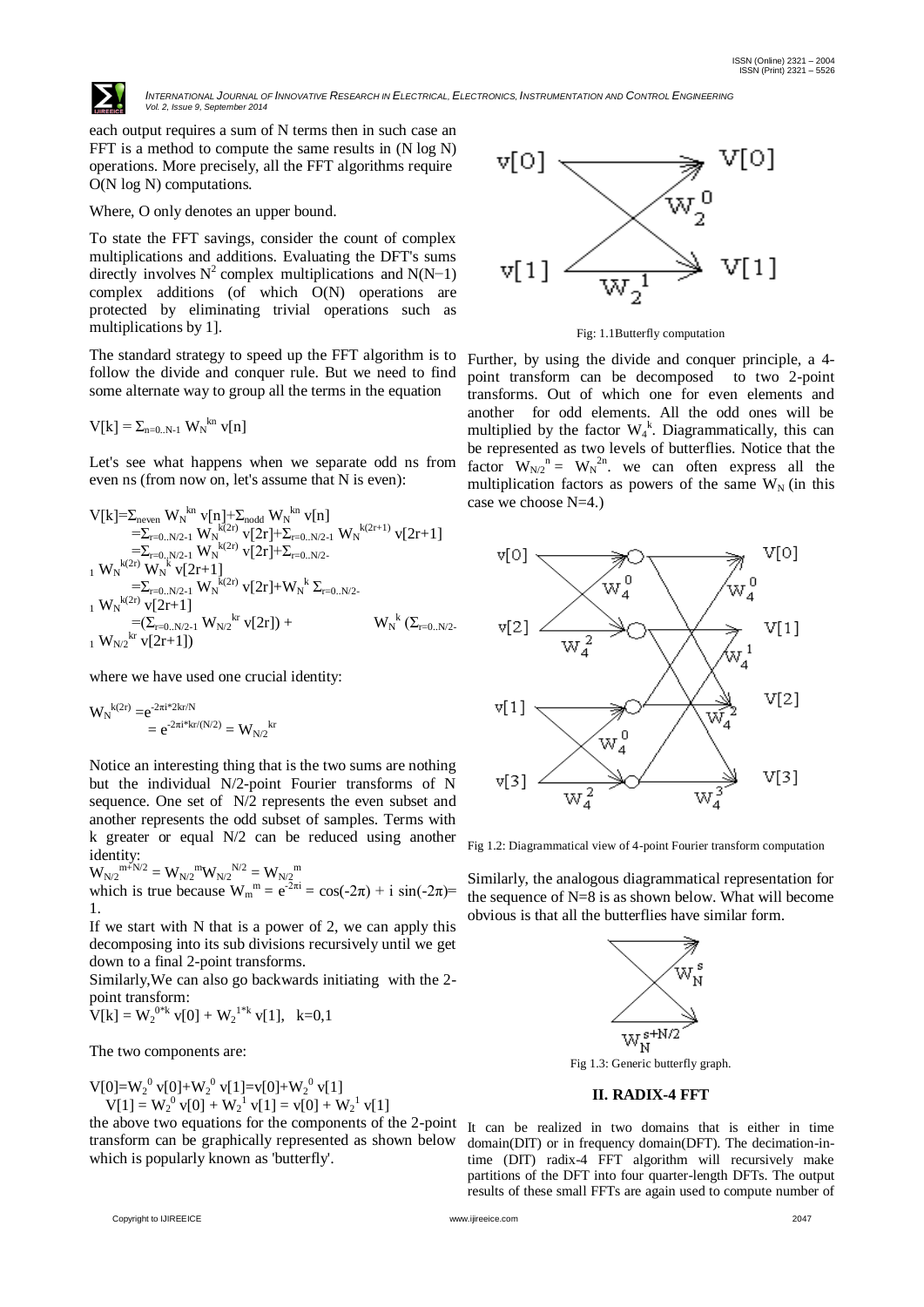

INTERNATIONAL JOURNAL OF INNOVATIVE RESEARCH IN ELECTRICAL, ELECTRONICS, INSTRUMENTATION AND CONTROL ENGINEERING *Vol. 2, Issue 9, September 2014*

outputs. Thus it reduces the total computational cost to be required. The radix-4 decimation-in-frequency(DFT) FFT combines every fourth output sample into shorter-length DFTs in order to save the computations. The implementation of radix-4 FFTs require only 75% as many complex multiplications as the radix-2 FFTs.

The radix-4 decimation-in-time algorithm rearranges the equation of Discrete Fourier Transform (DFT) into four parts. The sums over all groups of every fourth discrete-time index are

- n=[0,4,8,…,N−4], n=[1,5,9,…,N−3],
- n=[2,6,10,…,N−2] and
- n=[3,7,11,…,N−1]

where three of them are multiplied by so-called twiddle factors WkN=e−(i2πkN), W2kN, andW3kN.



#### Fig. 2.1: Structure of Radix-4 FFT **III. THE PIPELINED FFT ARCHITECTURE**

 A Computer can handle millions of instructions for each second. If one instruction is processed, the next one will also be in line and is processed in parallel. A pipeline allows multiple instructions to be processed at the same time.

While one stage of an instruction is being processed, other instructions may be undergoing processing at a different stage. Without a pipeline, each instruction would have to wait for the previous one to finish before it could even be accessed.

- Decode
- Execution



Fig.3.1: The block diagram of pipelined FFT architecture

Control unit is one which generates all the control signals for whole system and is also responsible for control operations of the processor. A 48-bit signal w\_con controls the whole FFT processor, and this signal w\_con generates two parameters, write\_en and read\_en, to control the Address Generating Unit (AGU). AGU will create 8 read and 8 write addresses, which determine the data access to outer memories. It also generates sel1 and sel2 signals to select data from two RAMs, each of which is made up of 8 32-bit registers. The RAM1 and RAM2 are made up of eight 32-bit registers respectively. And data is always written to the outside memories from RAM2, and it is always read to RAM1 from the outside memories. The output signals collected from the RAM units are feed as the inputs to the multiplexers and the outputs generated by the MUX is given to the butterfly unit where the computation follows. The BU and the remaining parts are controlled by w con as well. This control unit harmonizes all steps of the FFT processor based on a 7-bit counter.

#### **IV. IMPLEMENTATION**

#### **FPGA:**

The Field Programmable Gate Array is mostly implemented for the generation of ASIC IC's for the purpose of computations. FPGA offers high speed in execution process. Hence, for the generation of ASIC IC's FPGA's play a major role and thus they are widely used. Here, the 64-Point FFT algorithm with radix 4 is simulated and synthesized as well as implemented on the FPGA of below configuration.

| Property Name | Value         |
|---------------|---------------|
| Family        | Spartan 3AN   |
| Device        | XC3S50AN      |
| Package       | <b>TOG144</b> |
| Speed Grade   |               |
|               |               |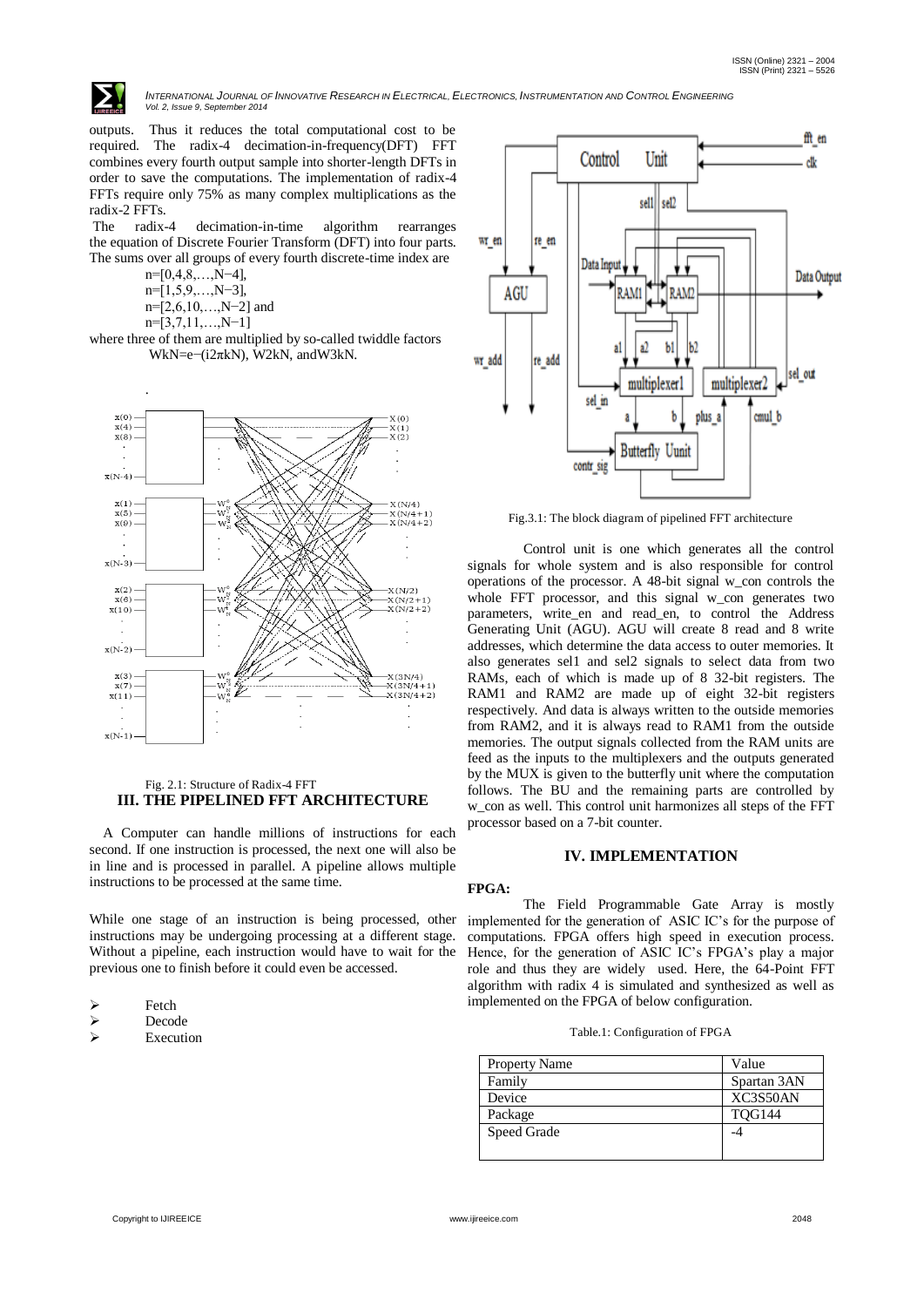

INTERNATIONAL JOURNAL OF INNOVATIVE RESEARCH IN ELECTRICAL, ELECTRONICS, INSTRUMENTATION AND CONTROL ENGINEERING<br>Vol. 2, Issue 9, September 2014

## *Simulation results:*

The RTL view of the 64-Point FFT and the butterfly structure of the same are obtained after the simulation of the 64 point FFT block. And later its internal architecture is shown. And next to that the simulation and synthesis reports are also generated.







Fig 4.2: Internal Architecture of the Butterfly component



Fig 4.3: Simulation result of 64 FFT



Fig 4.4: Simulation result of 64 FFT

| <b>PSS1 Project Status</b> |               |                       |                        |  |
|----------------------------|---------------|-----------------------|------------------------|--|
| <b>Project File:</b>       | ost ise       | <b>Current State:</b> | Synhesized             |  |
| Module Name:               | Fnal          | • Errors:             | No Enors               |  |
| Target Device:             | xc3s2004to144 | · Warnings:           | 2 Warrings             |  |
| <b>Product Version:</b>    | ISE 811       | · IIndated            | Tue Sen 916:44:16 2014 |  |

| Device Utilization Summary (estimated values) |      |                  |                    |  |  |
|-----------------------------------------------|------|------------------|--------------------|--|--|
| Logic Utilization                             | Used | <b>Available</b> | <b>Utilization</b> |  |  |
| Number of Slices                              | 5323 | 1920             | 277%               |  |  |
| Number of 4 input LUTs                        | 9740 | 3340             | 253%               |  |  |
| Number of bonded IOBs                         | 90   | 97               | 989%               |  |  |

Fig 4.5: Design summary of 32 point FFT

|                                              |                           | <b>PSS Project Status</b>                                                |                         |  |
|----------------------------------------------|---------------------------|--------------------------------------------------------------------------|-------------------------|--|
| Project File:                                | Current State:<br>DIS.ISE |                                                                          | Synthesized             |  |
| Module Name:                                 | BUTTERFLY16               | • Errors:                                                                | No Enors                |  |
| <b>Target Device:</b>                        | xc3s200-4tg144            | · Warnings:                                                              | 15 Warrings             |  |
| <b>Product Version:</b>                      | ISE. 8.1i                 | · Updated:                                                               | Tue Sep 9 16:31:10 2014 |  |
|                                              |                           |                                                                          |                         |  |
|                                              | Used                      | <b>Device Utilization Summary (estimated values)</b><br><b>Available</b> | Utilization             |  |
| <b>Logic Utilization</b><br>Number of Slices |                           | 3642                                                                     | 180%<br>1920            |  |
| Number of 4 input LUTs                       |                           | 6464                                                                     | 168%<br>3840            |  |

Fig 4.6: Design summary of 64 point FFT